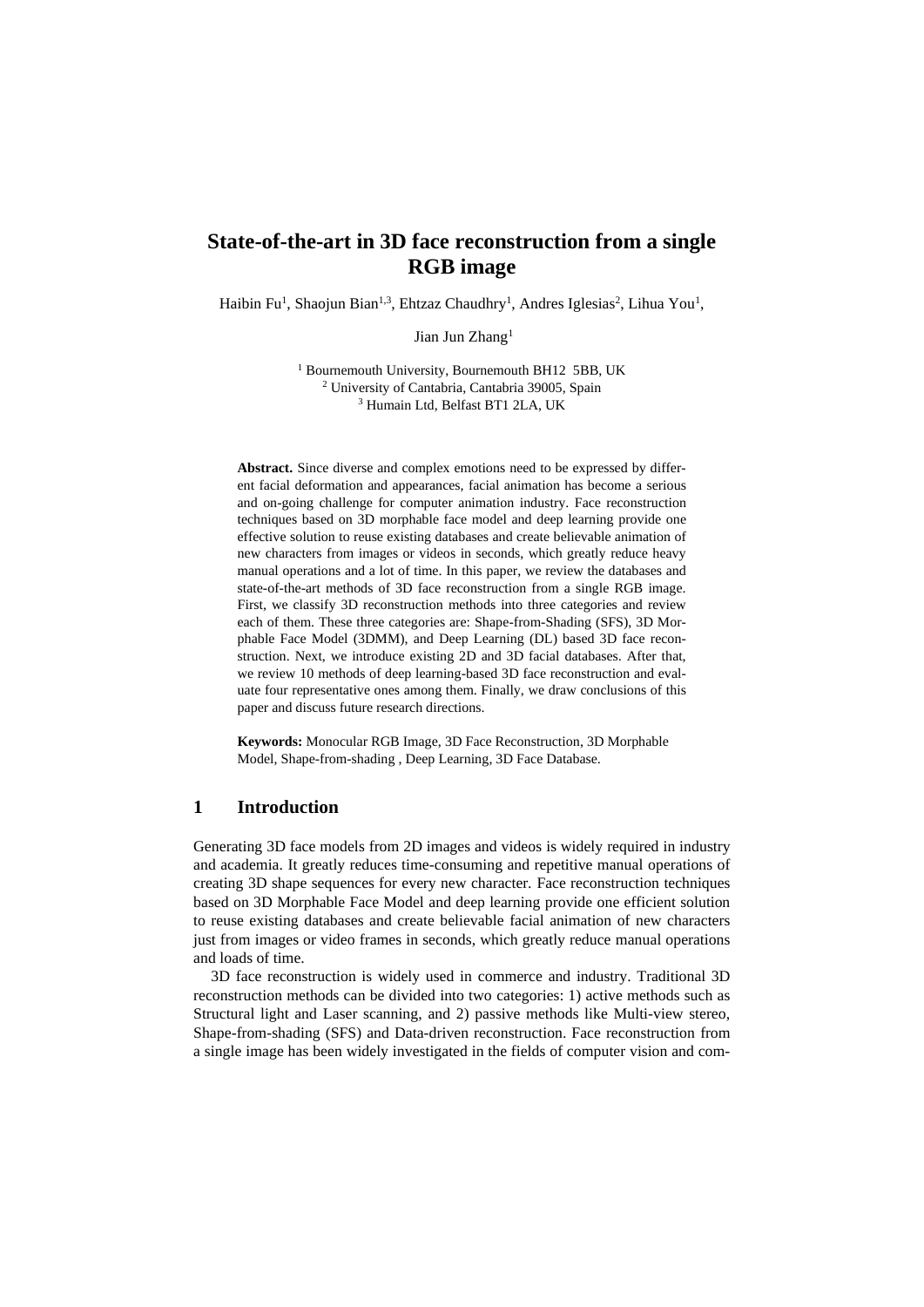puter graphics. There are many methods tackling this problem. Such as 3DMM methods, SFS, and Deep learning based methods.

Apart from the above static 3D face reconstruction from a single image, reliable detection and recognition of faces has been an on-going research topic for decades. Face detection, face recognition and realistic face tracking remain a challenging task in dynamic environments, such as videos, where the problems of big data and low computational efficiency become much more serious. Reducing the data size but still keeping good realism and details is especially important for 3D face reconstruction in these dynamic environments.

In this paper, we will review the state-of-the-art methods of 3D face reconstruction from a single image. The review will include three categories of 3D reconstruction methods, facial databases, and deep learning-based 3D face reconstruction methods with open source code.

## **2 Single image-based 3D reconstruction methods**

3D reconstruction is the process of capturing the geometry and appearance of real objects. Face reconstruction from a single image (analysis by synthesis) has been investigated extensively in computer vision and computer graphics communities. To restore the geometry as well as the skin color of the face needs to obtain geometry information and color information from the image. The first step is to choose the geometry representation of a face model. It could be point cloud, depth map/normal map or parametric model. Among them, a parametric model is the most widely used representation. Although faces are different, the geometric mechanism of faces is similar, which lays a foundation for expressing a complex face with few parameters and parameterized expression.

Main 3D face reconstruction methods can be classified into three categories: Shape-From-Shading (SFS), 3D Morphable Face Model (3DMM), and Deep Learning (DL) based 3D face reconstruction. In what follows, we will briefly review them. Since Deep Learning (DL) based 3D face reconstruction is becoming a hot topic, we will give more details about various deep learning based 3D face reconstruction methods with open source code and evaluate four representative ones in Section 4, after we make a survey on existing databases for face reconstruction in Section 3.

### **2.1 Shape-from-Shading (SFS) based 3D face reconstruction**

Shape-from-Shading [\[1\]](#page-11-0) is a very basic and classic 3D reconstruction method. The basic principle is to use the brightness information of grayscale images and the principle of brightness generation to obtain the normal vector of each pixel in a 3D space, and finally obtain the depth information according to the normal vector. We can get the geometric structure of an object by analyzing the changes of light and shade on the surface of the object. The reconstruction process is shown in Fig. 1. Shape from shading is known to be an ill-posed problem [\[2\]](#page-11-1). Therefore, SFS needs a reliable initial 3D shape as a reference to manually align the input facial image. With this prior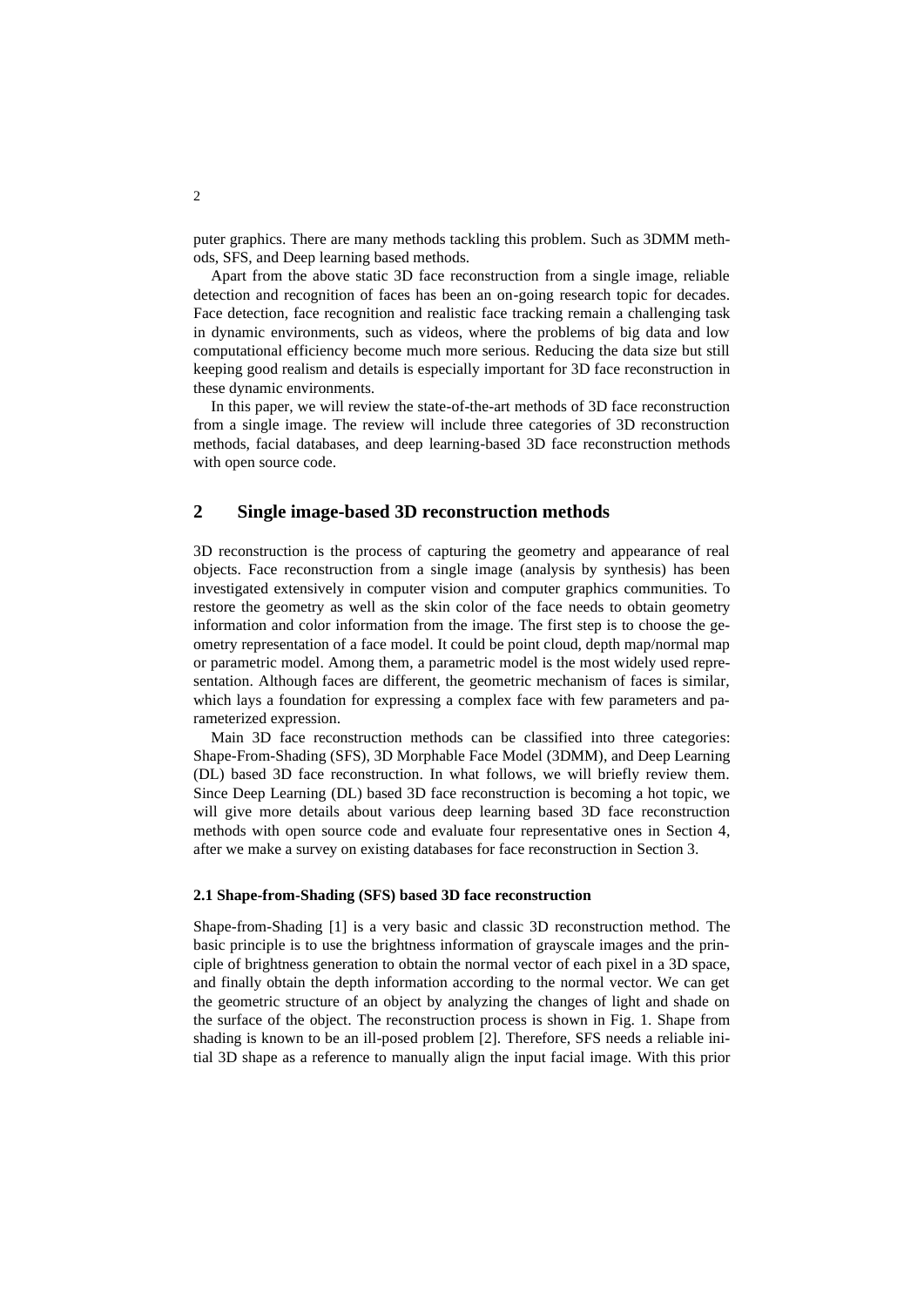information, shape from shading is then used to restore the geometry. Features of facial symmetry have been used by many researchers to constrain this problem [\[3\]](#page-11-2). As an efficient and simple low dimensional representation, 3DMM to be reviewed below is widely used as an initial facial shape [\[4\]](#page-11-3). SFS can restore fine geometric details by optimizing the process given the light coefficient and reflection parameters. In the recent research study [\[5\]](#page-11-4), the refinement exploits shading cues in the input image to augment the medium-scale model with fine-scale static and transient surface details. Compared with traditional 3DMM, SFS can get better details of a human face. It is a good way to add details such as acne skin and wrinkles to the 3D face model.



**Fig. 1.** Shape-from-shading based reconstruction: input image, estimated normal map, and rendered model (from left to right) [\[16\]](#page-12-0).

#### **2.2 3D Morphable Face Model (3DMM) based 3D face reconstruction**

Reconstructing a 3D face shape from a single 2D photograph or from a video frame is an inherently ill-posed problem with many ambiguities. One way of solving some of the ambiguities is to use a 3D face model to aid the task. 3D Morphable Face Models (3DMMs) also called 3D model fitting have been developed for this aim. In 1999, Vetter and Blantz [\[6\]](#page-11-5) introduced the 3DMM for the synthesis of 3D faces, a principal component analysis (PCA) basis for representing faces. It is one of the most commonly used methods for face reconstruction from a single image [\[7\]](#page-11-6). The advantage of using the 3DMM is that the solution space is constrained to represent only likely solutions, so that the problem could be simplified. In 2016, Zhu [\[8\]](#page-11-7) proposed an automatic reconstruction process for 3DMM. Still, the automated initialization pipelines usually do not produce the same quality of reconstructions when only one image is used. In addition, the 3DMM solutions cannot extract fine details since they are not spanned by the principal components. The common 3DMMs used for facial tracking include Surrey Face Model (SFM), the 3D morphable face model created at the University of Surrey by Huber [\[9\]](#page-11-8), and Basel Face Model (BFM) created at the University of Basel by Paysan et al. [\[10\]](#page-11-9). BFM is a generative 3D shape and texture model. It uses the principal component regression (PCR) model to carry out regression 2D face markers and reconstruct 3D faces with higher shape and texture accuracy (Fig. 2).

Although the 3DMM greatly reduces the data size and raises the computational efficiency, it cannot describe 3D models with high details and good realism due to the reduction of the computational accuracy.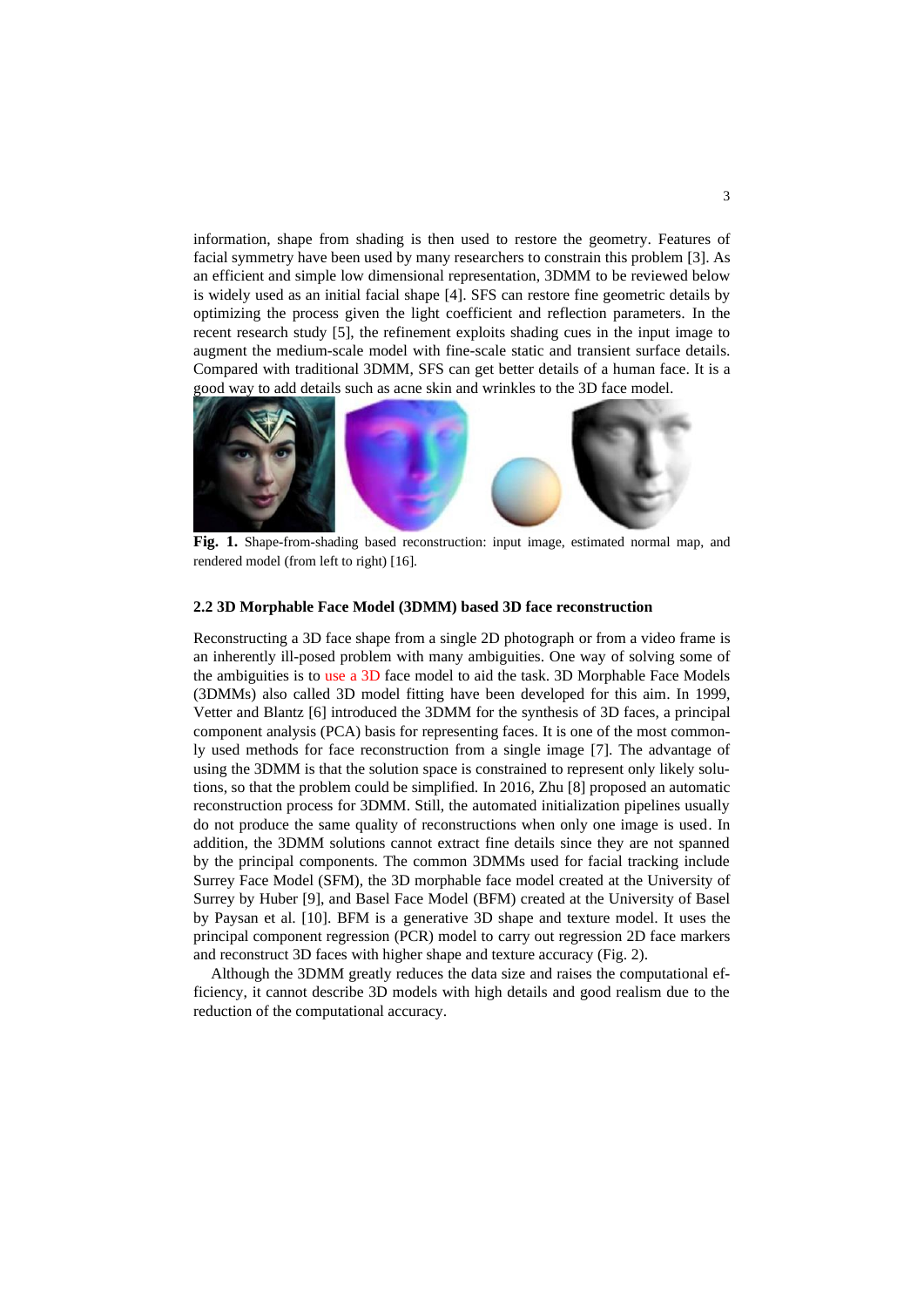

**Fig. 2.** BFM 2019 [\[12\]](#page-11-10) shape, expression, and appearance variations.

#### **2.3 Deep Learning (DL) based 3D face reconstruction**

In the past few years, deep learning methods have revolutionized computer vision [12]. With the development of deep leaning, the classical 3D morphable face modelling and parameter estimation techniques are being replaced by or combined with deep learning [\[13\]](#page-11-11). Due to the speed and robustness of deep network, reliable performance is also achieved on large poses and in-the-wild images. Moreover, deep learning methods are adapted at extract fine details like wrinkles. Clearly, deep learning has made some achievements in 3D face reconstruction and face appearance modeling, especially in the following four aspects: frontal face to arbitrary poses, occlusion handling, separation of training and testing, synthetic data and unsupervised real image [\[14\]](#page-12-1).

Deep learning-based face reconstruction methods normally contain 2 parts: a database and pipeline of 3D face reconstruction process (Fig. 3). One of the most important factors for the success of deep learning-based 3D face reconstruction is the availability of large amounts of training data [15]. We will discuss 2D and 3D face data-bases in Section 3.

The pipeline of 3D face reconstruction process can be classified as coarse face reconstruction and fine detail (wrinkles and pores) face reconstruction. For the coarse face reconstruction, face landmarks or 3DMM parameters are treated as supervision signal for training. Dense fine detail reconstruction methods predict dense shape variation rather than low-dimensional parameters.



**Fig. 3.** Pipeline of deep learning based 3D face reconstruction Network architecture for DFDN [15], blue part for coarse model synthesis, and yellow part for fine detail synthesis.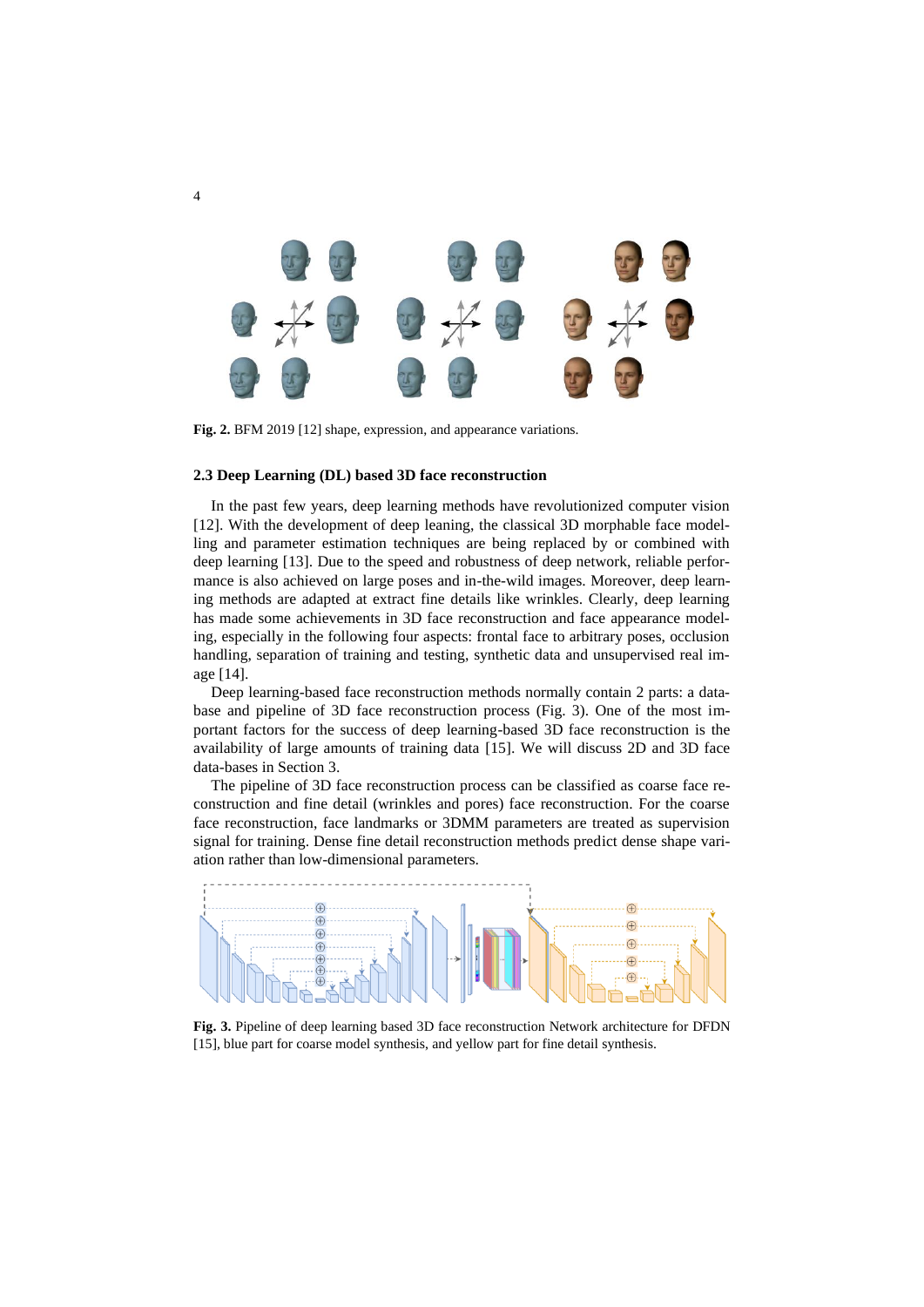## **3 Face Databases**

Face databases are fundamental for 3D face reconstruction and evaluation. In this section, we review existing face databases. In general, existing face databases could be divided into two categories: 2D face databases (Table 1), and 3D face databases (Table 2).

| Dataset         | Subjects                 | landmarks | Images         | Resolution               | Male                     | Year | Ref    |
|-----------------|--------------------------|-----------|----------------|--------------------------|--------------------------|------|--------|
| <b>PUT</b>      | 100                      | 30        | 9,971          | 2048x1536                | 89%                      | 2008 | $[18]$ |
| Multi-PIE       | 337                      | 68        | 750k           | 3072x 204                |                          | 2010 | $[19]$ |
| <b>MUCT</b>     | 276                      | 76        | 3,375          | 480x640                  | 49%                      | 2010 | $[20]$ |
| <b>SCface</b>   | 130                      | 21        | 4.16k          | 1200x1600                | 88%                      | 2011 | $[21]$ |
| <b>AFLW</b>     | $\overline{\phantom{0}}$ | 21        | 25993          | $\overline{\phantom{a}}$ | 41%                      | 2011 | $[22]$ |
| <b>GBU</b>      | 437                      | -         | 6.51k          | 128x128                  | 58%                      | 2012 | $[23]$ |
| Helen           | $\overline{\phantom{0}}$ | 194       | 20330          | 1200x900                 |                          | 2012 | $[24]$ |
| $300-W$         | 300                      | 68        | 600            | 16.2k, 3.3M              | $\overline{\phantom{a}}$ | 2013 | $[25]$ |
| FaceScrub       | 530                      |           | 10.6k          | $\overline{\phantom{a}}$ | 50%                      | 2014 | $[26]$ |
| $IJB-A$         | 500                      |           | 25k            | $\overline{\phantom{a}}$ |                          | 2015 | $[27]$ |
| VGG-Face        | 2,622                    |           | 2.6M           | 256x256                  | 47%                      | 2015 | $[28]$ |
| CelebA          | 10,177                   | 5         | 202k           | 512x512                  | 50%                      | 2015 | $[29]$ |
| <b>UMDFaces</b> | 8,277                    | 21        | 8277           | $\overline{\phantom{a}}$ |                          | 2016 | $[30]$ |
| MegaFace        | 690,572                  | 49        | 1 <sub>m</sub> | 100x100                  |                          | 2016 | $[31]$ |
| $LS3D-W$        |                          | 68        | 230k           |                          |                          | 2017 | $[32]$ |
| <b>LFW</b>      | 5,749                    | -         | 13k            | 250x250                  | 77%                      | 2018 | $[33]$ |
| <b>FFHO</b>     |                          |           | 70k            | 1024×1024                |                          | 2019 | $[34]$ |
| Tufts           | 113                      |           | 10k            |                          | 34%                      | 2020 | $[35]$ |

**Table 1.** Comparison of 2D face databases

Table 1 above shows some popular 2D face databases since 2008. It provides the information about the numbers of subjects, landmarks, and images as well as resolution, gender of the subjects, year of creation, and the publications for these 2D face databases.

Among the 2D face databases shown in Table 1, the most commonly used 2D face databases are Multi-PIE [\[19\]](#page-12-3), 300W [\[25\]](#page-12-9) and CelebA [\[29\]](#page-12-13). The CMU Multi-PIE face database contains more than 750,000 images of 337 people with a range of facial expressions [\[19\]](#page-12-3). 300W is well known because it was the first facial landmark localization Challenge [\[25\]](#page-12-9). CelebFaces Attributes Dataset (CelebA) is a large-scale face attributes dataset with more than 200K celebrity images, each with 40 attribute annotations [\[29\]](#page-12-13).

Table 2 below shows existing 3D face databases since 2006. The methods used to create 3D databases can be either active or passive. Active methods are Structured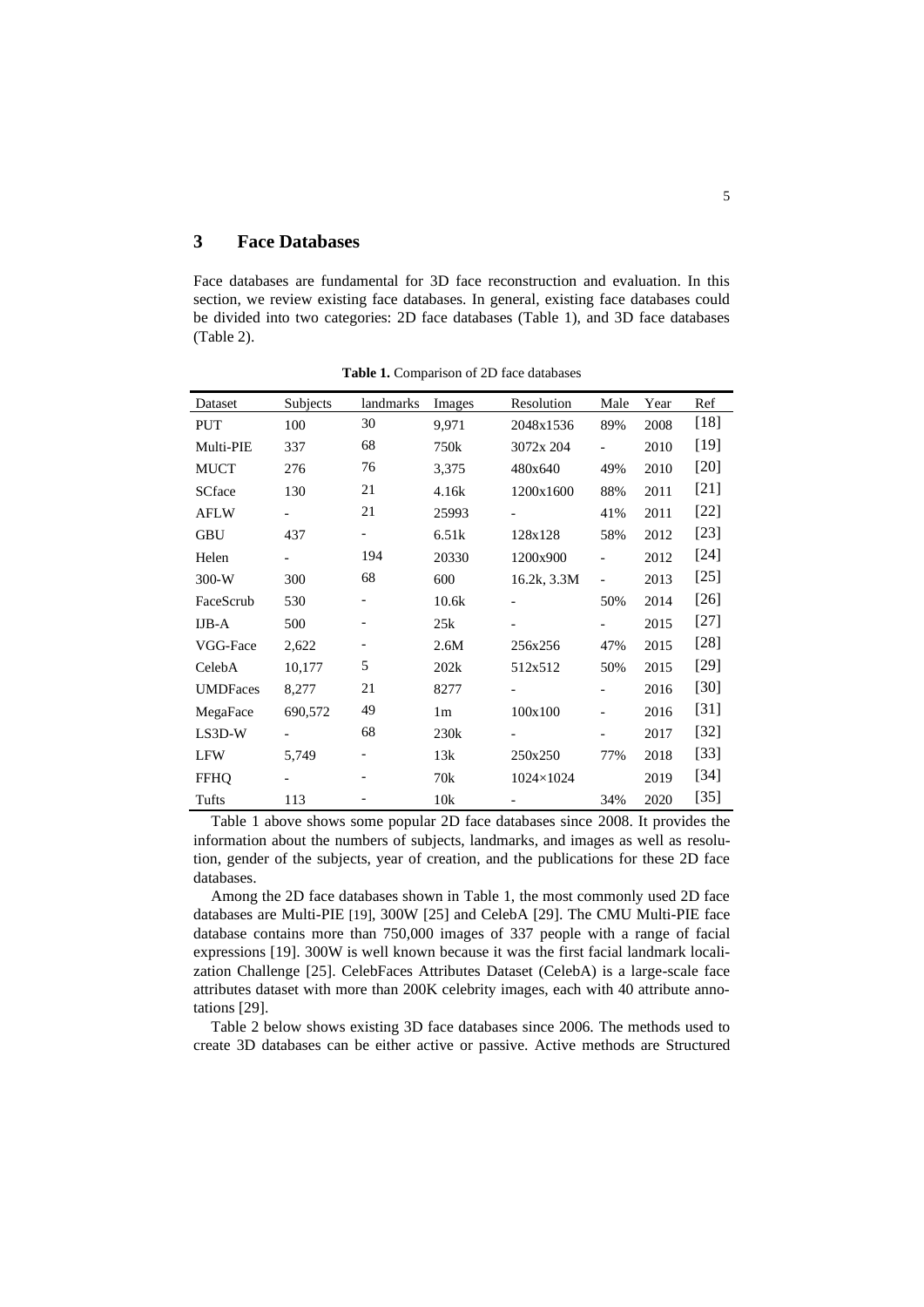Light Systems (SLS), Laser Scanners (LS) and Time-of-Flight (TOF) sensors. Passive approach could be Multi View Stereo (MVS).

| Dataset          | Subjects | <b>Express</b>    | Vertex     | Source*                      | Male                     | Texture          | Year | Ref    |
|------------------|----------|-------------------|------------|------------------------------|--------------------------|------------------|------|--------|
| <b>ND2006</b>    | 888      | 6                 | 112k       | LS                           |                          | 640×480          | 2006 | $[36]$ |
| <b>BU-3DFE</b>   | 100      | 25                | $10-20k$   | <b>SLS</b>                   | 44%                      | 1300×900         | 2006 | $[37]$ |
| <b>BU-4DFE</b>   | 101      | 6                 | $30 - 50k$ | <b>SLS</b>                   | 43%                      | $1040\times1329$ | 2008 | $[38]$ |
| <b>UoY</b>       | 350      | 10                | $5-6k$     | KN                           |                          | 360 x 240        | 2008 | $[39]$ |
| <b>Bosphorus</b> | 105      | 35                | 35k        | <b>SLS</b>                   |                          | $1600\times1200$ | 2009 | $[40]$ |
| BJUT-3D          | 1200     | $1 - 3$           | 200k       | LS                           | 50%                      | 478 × 489        | 2009 | $[41]$ |
| D3DFACS          | 10       | 38AU              | 30k        | <b>MVS</b>                   | 40%                      | $1024\times1280$ | 2011 | $[42]$ |
| Florence         | 53       | 1                 | $30 - 40k$ | KN                           | 75%                      | 3341×2027        | 2011 | $[43]$ |
| FaceWarehouse    | 150      | 20                | 11k        | KN                           |                          | 640×480          | 2014 | $[44]$ |
| BP4D-Spontan     | 41       | 27AU              | 37k        | <b>MVS</b>                   | 44%                      | 1040×1392        | 2014 | $[45]$ |
| $BP4D+$          | 140      | 7AU               | $30-50k$   | <b>MVS</b>                   | 41%                      | 1040×1392        | 2016 | $[46]$ |
| UHDB31           | 77       | $\mathbf{1}$      | 25k        | <b>MVS</b>                   | 69%                      | 2048×2448        | 2017 | $[47]$ |
| 4DFAB            | 180      | 6                 | 100k       | ΚN                           | 66%                      | $1200\times1600$ | 2018 | $[48]$ |
| $EB+$            | 60       | 7AU               | $30-50k$   | <b>MVS</b>                   | 41%                      | $1040\times1392$ | 2019 | $[49]$ |
| Facescape        | 938      | 20                | 2m         | <b>MVS</b>                   | $\overline{\phantom{0}}$ | 4096×4096        | 2020 | [50]   |
| <b>BFM</b>       | 200      | $\qquad \qquad -$ | 53490      | <b>SLS</b>                   | 50%                      | 768 x 1024       | 2009 | $[9]$  |
| SFM              | 169      | -                 | 29587      | <b>SLS</b>                   |                          | 768 x 1024       | 2016 | $[10]$ |
| <b>LSFM</b>      | 9663     |                   | 53215      | $\qquad \qquad \blacksquare$ | 48%                      |                  | 2017 | $[51]$ |
| <b>LYHM</b>      | 1212     |                   |            |                              | 50%                      |                  | 2017 | $[52]$ |

**Table 2.** Comparison of 3D face databases

\*MVS-Multi view stereo, KN-Kinect, SLS-Structure light system, LS-Laser scan.

3D face databases normally contain facial images aligned with their ground truth 3D shapes. These databases are essential for 3D face reconstruction and evaluation. For example, Basel face model (BFM) [\[9\]](#page-11-8) are commonly used for 3D face reconstruction, and BU-3DFE (Binghamton University 3D Facial Expression), BU-4DFE and BP4D-Spontaneous are normally used for evaluations.

## **4 3D face reconstruction methods based on deep learning**

In this section, we review the recent development of open source 3D face reconstruction methods based on deep learning. First, we identify 10 methods with open source code, which were published between 2018 and 2020. Then, we evaluate four representative ones using their open source code.

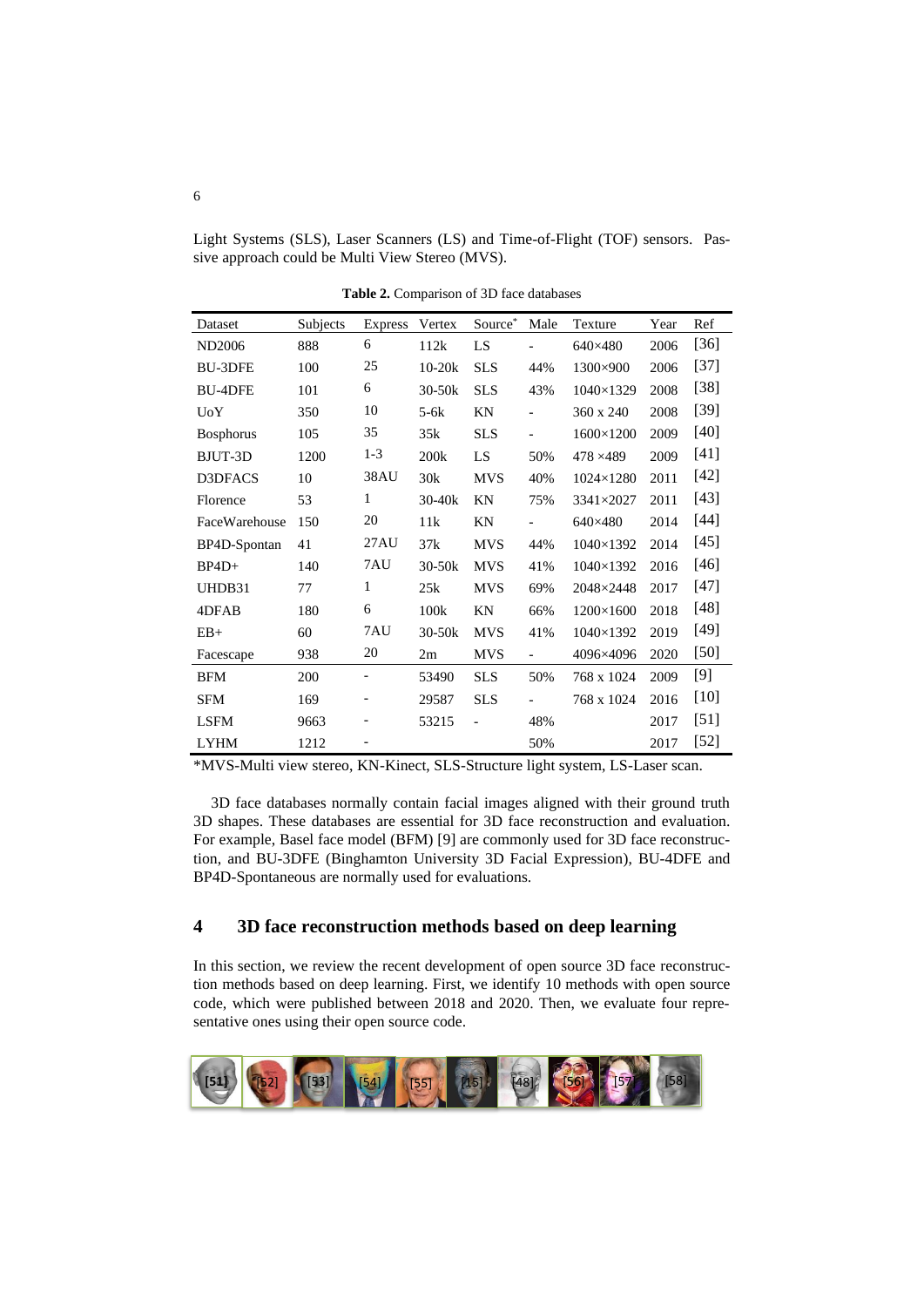**Fig. 4.** An overview of state of the art 3D face reconstruction methods

| Method        | <b>Dataset</b>     | Vertices  | Coarse     | Fine         | Year | Ref               |
|---------------|--------------------|-----------|------------|--------------|------|-------------------|
| ExpNet        | $CK+$ . EmotiW-17  |           | $\sqrt{}$  |              | 2018 | $\left[53\right]$ |
| <b>ITW</b>    | 300W, BFM          | 5k        | $\sqrt{ }$ |              | 2018 | [54]              |
| <b>MGCNet</b> | 300W-LP, Multi-PIE | 36k       | $\sqrt{ }$ | $\sqrt{ }$   | 2018 | [55]              |
| <b>PRNet</b>  | 300W-LP, BFM       | 43,867    | $\sqrt{ }$ |              | 2018 | [56]              |
| DF2Net        | CACD, BU-3DFE      | $7 - 13k$ |            | $\sqrt{ }$   | 2019 | [57]              |
| <b>DFDN</b>   | <b>AffectNet</b>   | 53.149    | $\sqrt{ }$ | $\checkmark$ | 2019 | [15]              |
| Facescape     | Facescape          | 12,483    | $\sqrt{}$  | $\checkmark$ | 2020 | [50]              |
| Caricature    | WebCaricature      | 6144      | $\sqrt{ }$ |              | 2020 | [58]              |
| 3FabRec       | 300W               |           | $\sqrt{}$  |              | 2020 | [59]              |
| UnsupNet      | CelebA, BFM        |           | $\sqrt{}$  |              | 2020 | [60]              |

**Table 3.** List of 2018 to 2020 open source 3D face reconstruction methods.

The identified 10 methods with open source code are shown in Table 3 and Fig. 4. Among them, UnsupNet [\[60\]](#page-14-6), PRNet [\[56\]](#page-14-2), DF2Net [\[57\]](#page-14-3), and DFDN [\[17\]](#page-12-19) will be evaluated in Subsections 4.1, 4.2, 4.3, and 4.4, respectively. In what follows, we briefly review other methods listed in the table 3.

ExpNet [\[53\]](#page-13-18) produces expression coefficients, which better discriminate between facial emotions than those obtained using the state-of-the-art facial landmark detection techniques. 3D Face Morphable Models In-the-Wild (ITW) proposed in [\[54\]](#page-14-0) provide a new fast algorithm for fitting the 3DMM to arbitrary images. The work captures the first 3D facial database with relatively unconstrained conditions. Multiview Geometry Consistency (MGCNet) [\[55\]](#page-14-1) first proposes an occlusion-aware view synthesis method to apply multi-view geometry consistency to self-supervised learning. Then, it designs three novel loss functions for multi-view consistency, which are the pixel consistency loss, the depth consistency loss, and the facial landmark-based epipolar loss. Facescape [\[50\]](#page-13-15) presents a 3D Face Dataset containing 938 subjects and provides a fine 3D face construction method. Based on the constructed dataset and a nonlinear parametric model, Caricature [\[58\]](#page-14-4) proposes a neural network based method to regress the 3D face shape and orientation from the input 2D caricature image. Fast Few-shot Face alignment by Reconstruction (3FabRec) [\[58\]](#page-14-4) first trains an adversarial autoencoder to reconstruct faces via a low-dimensional face embedding. Then, it interleaves the decoder with transfer layers to retask the generation of color images to the prediction of landmark heat maps.

Through the investigation, we selected 4 representative methods: UnsupNet, PRNet, DF2Net and DFDN, and run their open source code with our selected image databases. The obtained results are given and discussed in the following subsections.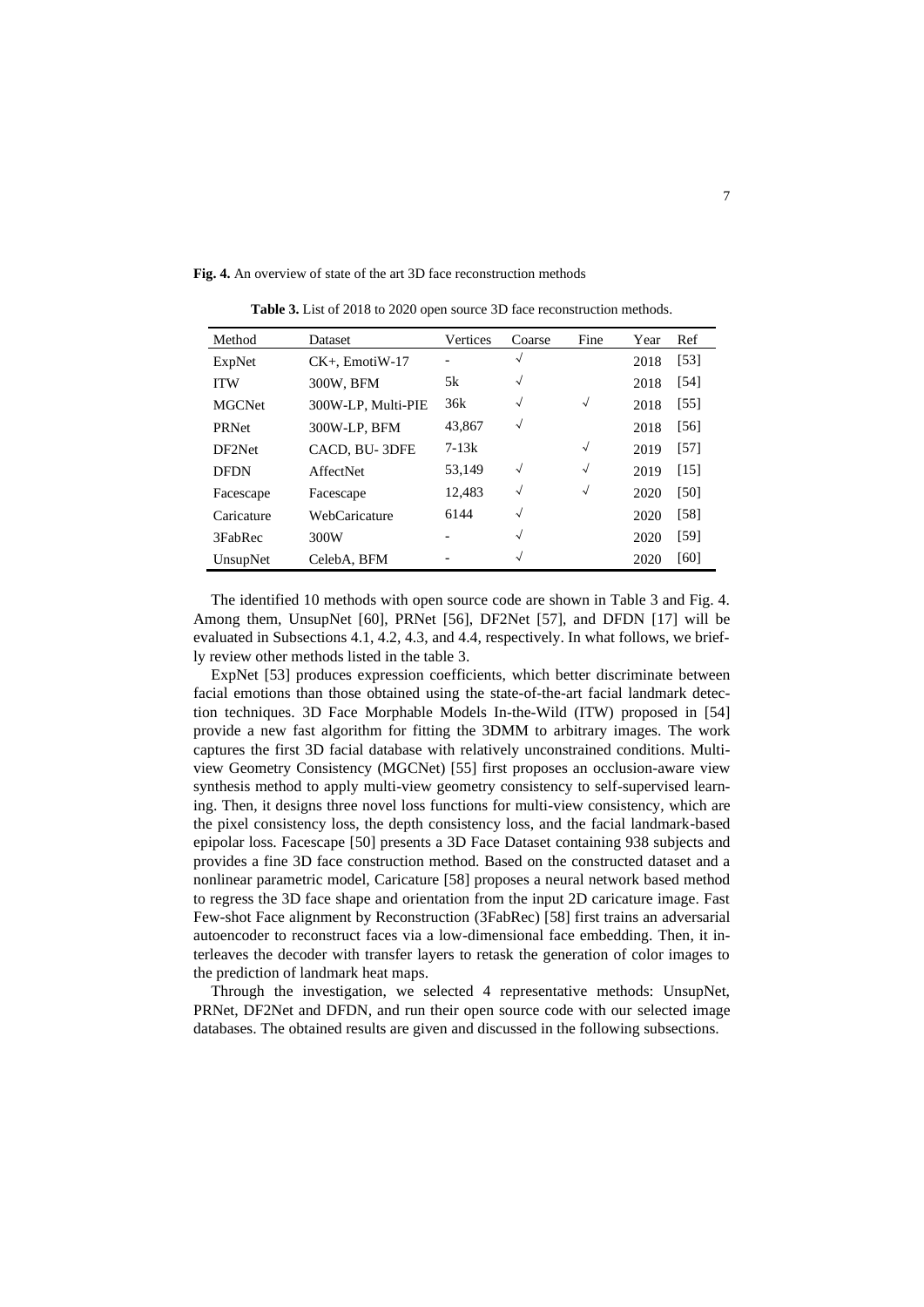#### **4.1 UnsupNet**

The 3D facial models reconstructed from UnsupNet [\[60\]](#page-14-6) are shown in Fig. 5. Unsup-Net learns 3D deformable object categories from single RGB images without external supervision. The method is based on an automatic encoder that decomposes each input image into depth, albedo, viewpoint, and illumination. For separating these components without oversight, it works well in symmetric structures.

Compared to other methods, UnsupNet could reconstruct the 3D models of human faces, cat faces, cars and other symmetric objects from single RGB images without any supervision or prior shape model such as 3DMM. However, UnsupNet has poor performance in reconstructing 3D faces with large poses and occlusion.



03\_FeStyleGAN 04\_MaleWhite 05\_MaleBlack MaleAsia 02\_MaleLP 06\_LargePose 07\_Wrinkle 08\_Grin 09\_Occlusion: **Fig. 5.** The result of UnsupNet

### **4.2 PRNet**

3D face reconstruction and face alignment are closely linked problems. Although a lot of work has been done to achieve both goals by obtaining 3DMM coefficients, it is limited by the quality of the model space. PRNet [\[56\]](#page-14-2) can simultaneously reconstruct the 3D facial structure and provide dense alignment. A UV position map is created to record 3D position under UV coordinates. By using encoder-Decoder network mode, the joint task of 3D face reconstruction and dense face alignment from single RGB face images can be realized end-to-end. By using the 300W-LP database consisting of 300 indoor and 300 outdoor images downloaded from the web [\[25\]](#page-12-9) as a training set, it can also get better results for the faces with large variations in poses.



06\_LargePose 02 MaleLP 03 FeStyleGAN 04 MaleWhite 05\_MaleBlack

**Fig. 6.** The result of PRNet

8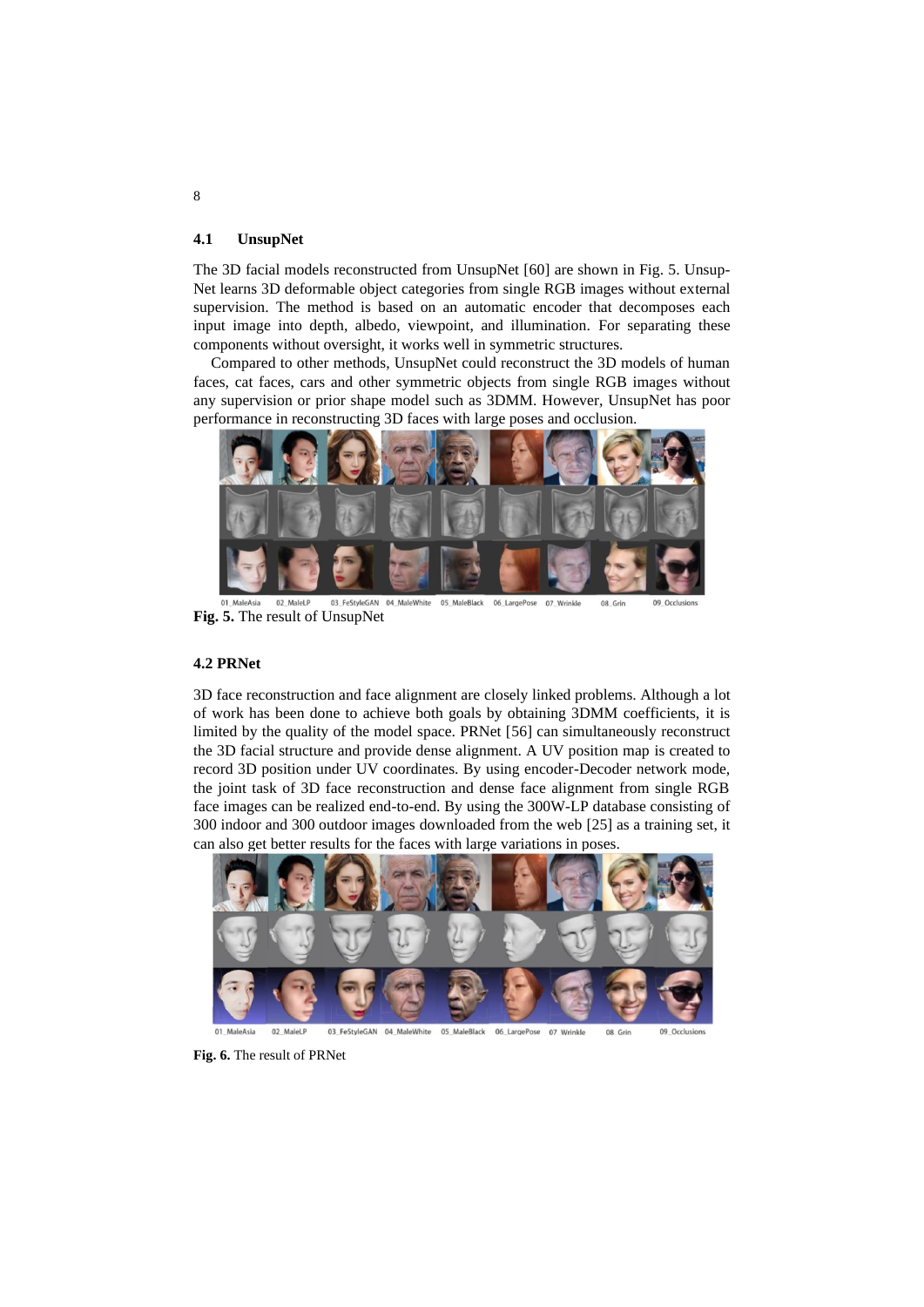The 3D facial models reconstructed from PRNet [\[56\]](#page-14-2) are shown in Fig. 6. In general, it can be divided into three parts: 3D face model, UV graph representation of 3D point cloud, and network structure design. The 3D model can be built on the Basel Face Model (BFM) [\[9\]](#page-11-8) by 3DMM coefficient, while the expression can be built by the FW Model. The sum of the two is then projected to the camera coordinate system through the Pose (attitude Angle, translation and scale) parameters.

The advantages of PRNet [\[56\]](#page-14-2) are model-free, reference-free, and not Voxel-based. The reconstruction and alignment work fine, including dense alignment of both visible and non-visible points (including 68 key points). The disadvantages are lack of details and low texture resolution. In addition, the distinct stripes could be seen on the model.

### **4.3 DF2Net**

A deep Dense-Fine-Finer Network (DF2Net) [\[57\]](#page-14-3) could decompose the reconstruction process into three stages: D-Net, F-Net, and Fr-Net. Training data are generated by 3DMM. D-Net uses U-Net architecture proposed in [\[61\]](#page-14-7) to map input images to dense depth images. F-Net refines the D-Net output by fusing depth and RGB domain characteristics, and its output is further enhanced by Fr-Net using a novel multiresolution super column structure. In addition, three types of data: 3D model synthesis data, 2D image reconstruction data, and fine facial images, were introduced to train these networks.



02 MalePortrait 03 FeStyleGAN 04 MaleWhite 05 MaleSmile 06 Glasses Failure 07 Wrinkle 08 Grin

#### **Fig. 7.** The result of DF2Net

The 3D facial models reconstructed from DF2Net [\[56\]](#page-14-2) are shown in Fig. 7. The qualitative evaluation shows that DF2Net can effectively reconstruct facial details, such as small crow's feet and wrinkles. It can perform qualitative and quantitative analysis of real world images and BU3DFE datasets [\[37\]](#page-13-2) with superior or comparable performance to the most advanced methods.

Apart from that DF2Net can reconstruct good details, especially for wrinkle and crow's feet, the reduction degree of the image is also very good. The disadvantages of DF2Net are: 1) when the mesh is incomplete, only partially detected face is reconstructed, 2) the eyes are sculptured concave, and 3) large poses, half face, and occlusions are not recognized and could not be reconstructed sometimes. Compared with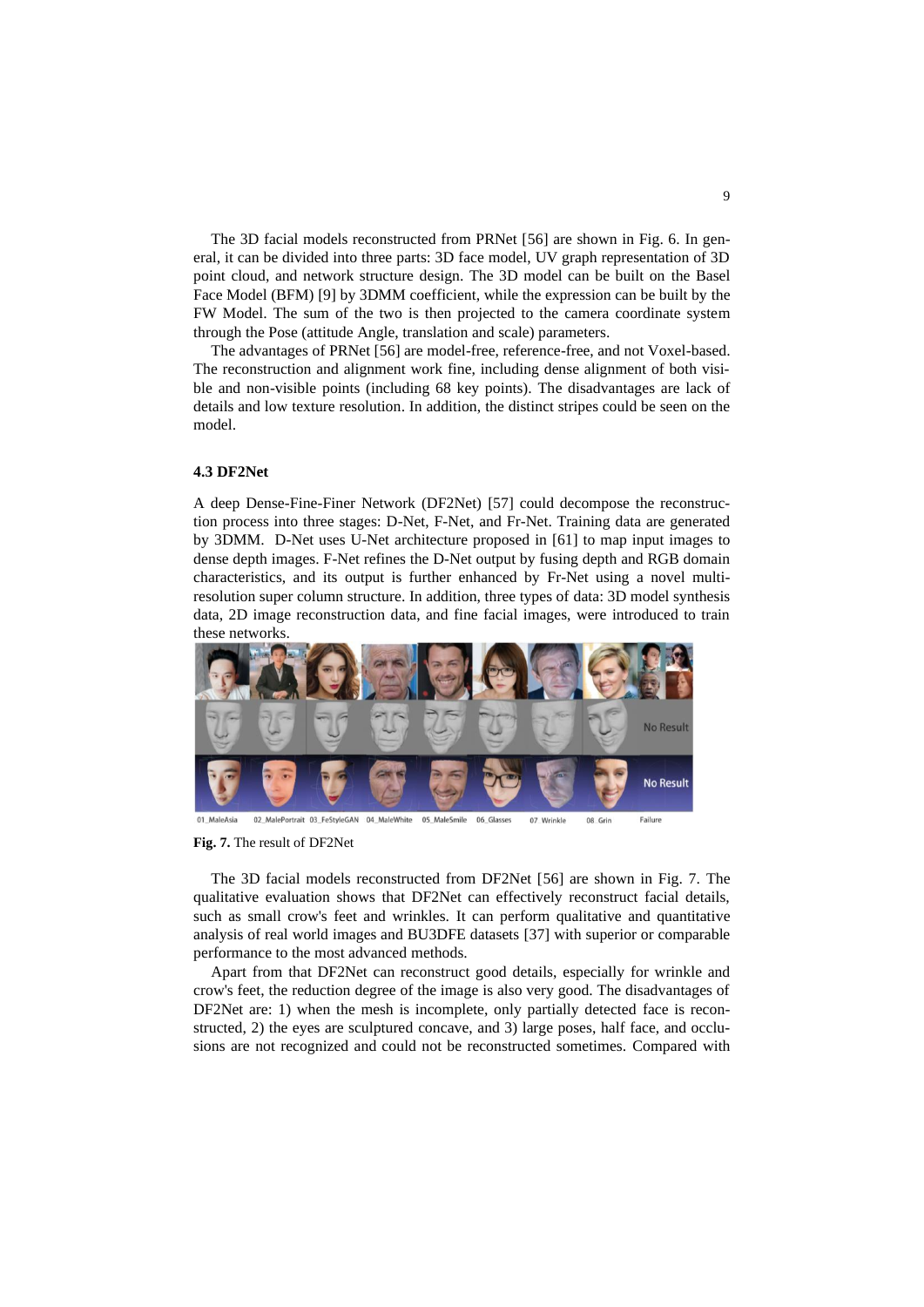PRNet, DF2Net is less robust but can create more personalized with individual details.

#### **4.4 DFDN**

The Deep Facial Detail Net (DFDN) method [\[17\]](#page-12-19) is adept at recovering fine geometric details like wrinkles. For facial detail synthesis, it combines with supervised and unsupervised learning. The method is based on Conditional Generative Adversarial Net (CGAN) that adopts both appearance and geometry loss functions. The 3D facial models reconstructed from DFDN [15] are shown in Fig. 8. Compared with other methods, DFDN takes the longest time to reconstruct the 3D models. One of the reasons for this is DFDN conducts emotion prediction to determine a new expressioninformed proxy, which is quite useful in animation. On the other side, emotion prediction could also lead to under-regularized global shape and inaccurate prediction for single image input. For example, a neutral face pose with lip drop might lead to open mouth surprise prediction as shown in Fig. 8.



02\_MaleLP 03\_FeStyleGAN 04\_MaleWhite 05\_MaleBlack 06\_LargePose 07 Wrinkle 08 Grin 09 Occlusions 01 MaleAsia

**Fig. 8.** The result of DFDN

#### **4.5 Evaluations**

This subsection compares the visual results of UnsupNet, PRNet, DF2Net and DFDN shown in Fig. 9. The UnsupNet method shows inaccurate global model and limited details. The global reconstruction by 3DMM and PRNet is normally over-regularized and misses details like winkles. In contrast, DF2Net and DFDN could capture details but the reconstructed 3D model is under-regularized.

10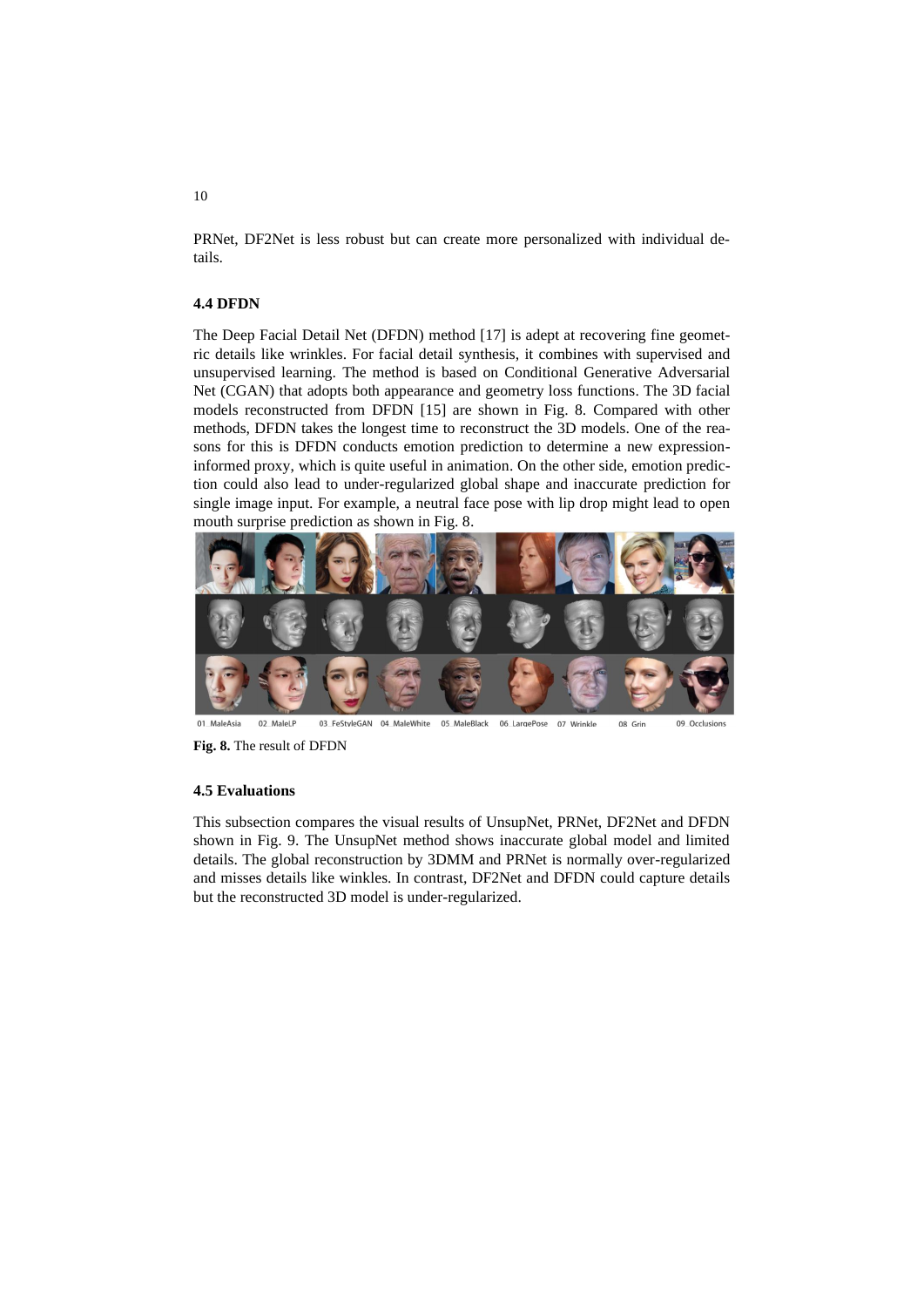

**Fig. 9.** The mesh and textured results obtained from UnsupNet, PRNet, DF2Net, and DFDN.

All the tests and comparisons were conducted on a desktop PC with an Intel CPU i7-8650U at 2.11 GHz, 16GB of RAM and NVIDIA GeForce GTX1060. As for the running time for each 3D reconstruction, UnsupNet takes about 12 seconds to obtain 3D mesh. PRNet takes about 90 milliseconds to obtain both 3D mesh and 68 2D landmarks. The number of vertices of reconstructed mesh is 43,867. DF2Net takes about 20 seconds to obtain point cloud and takes 420ms to obtain 3D mesh with 77,767 vertices. DFDN takes about 1 minute and 47 seconds to obtain 3D mesh, texture, and the displacement map with 53,149 vertices.

### **5 Conclusions and future research directions**

In this paper, we have provided a detailed survey about state-of-the-art methods in 3D face reconstruction from a single RGB image. We reviewed 3D morphable model, shape from shading, and deep learning based 3D face reconstruction methods, introduced commonly used 2D and 3D face databases, identified 10 deep learning-based 3D face reconstruction methods with open source code, and evaluated and compared four representative ones. How to optimize the coarse-to-fine framework and keep the balance of global shape and fine facial details are still unsolved challenges.

In the future, the challenges are how to improve the comparability of 3DMM, find the balance of global shape and fine facial details, add the other parts of parametric models, such as eyes, teeth, hair and skin details, and develop an efficient method to improve the processing time for future scenario use. Moreover, the solution should be robustness and be able to deal with a variety of light conditions; sometimes hard shadows can lead to incorrect normal map or displacement estimates. Furthermore, the solution also needs to take into account the effects of large pose and occlusion (such as hair or glasses). Another limitation of existing techniques is that they cannot handle blurry images and low-resolution images. The geometric detail prediction scheme normally relies heavily on the resolution of pixels. Therefore, the preprocess should be able to sharp the RGB image or correct the perspective to achieve distortion-free wide-angle portrait.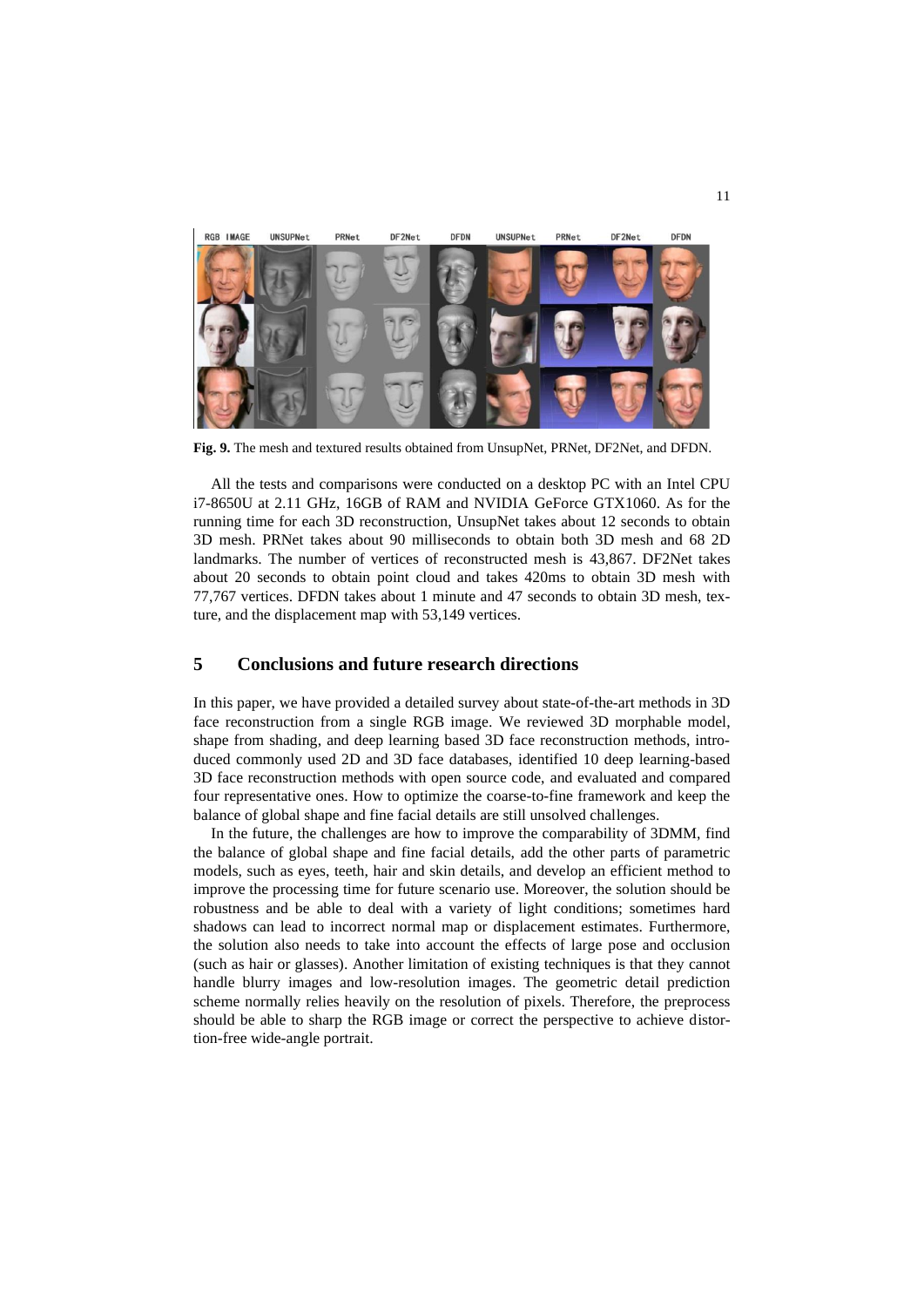Overall, although existing research has been carried out in 3D face reconstruction, the research in this field is still incomplete and there are still many problems to be studied. Realizing an automatic and real-time system capable of handling unconstrained environmental conditions will open up huge potential for new applications in the gaming, safety and health industries. We hope that this survey will provide a useful guideline for current and future researchers in this field.

### **Acknowledgements**

This research is supported by the PDE-GIR project which has received funding from the European Union Horizon 2020 Research and Innovation Programme under the Marie Skodowska-Curie grant agreement No 778035.

### **References**

- <span id="page-11-0"></span>1. Zhao, W.-Y., Chellappa, R.: Symmetric shape-from-shading using self-ratio image. International Journal of Computer Vision 45 (1), 55-75. (2001)
- <span id="page-11-1"></span>2. Zhang, Ruo., Tsai, P., Cryer, J.-E., Shah, M.: Shape-from-shading: a survey. IEEE transactions on pattern analysis and machine intelligence 21(8), 690-706. (1999)
- <span id="page-11-2"></span>3. Zhu, X., Lei, Z., Yan, J., Yi, D., Li, S.-Z.: High-fidelity pose and expression normalization for face recognition in the wild. In Proceedings of the IEEE conference on computer vision and pattern recognition, pp. 787-796. (2015)
- <span id="page-11-3"></span>4. Li, Y., Ma, L., Fan, H., Mitchell, K.: Feature-preserving detailed 3D face reconstruction from a single image. In Proceedings of the 15th ACM SIGGRAPH European Conference on Visual Media Production, pp. 1-9. (2018)
- <span id="page-11-4"></span>5. Garrido, P., Zollhöfer, M., Casas, D., Valgaerts, L., Varanasi, K., Pérez, P., Theobalt, C.: Reconstruction of personalized 3D face rigs from monocular video. ACM Transactions on Graphics (TOG) 35(3), 1-15. (2016)
- <span id="page-11-5"></span>6. Blanz, V., Vetter, T.: A morphable model for the synthesis of 3D faces. In Proceedings of the 26th annual conference on Computer graphics and interactive techniques, (1999)
- <span id="page-11-6"></span>7. Tran, L., Liu, X.: Nonlinear 3D face morphable model. In Proceedings of the IEEE conference on computer vision and pattern recognition, pp. 7346-7355. (2018)
- <span id="page-11-7"></span>8. Zhu, X., Lei, Z., Liu, X.: Face alignment across large poses: A 3D solution. In Proceedings of the IEEE conference on computer vision and pattern recognition, pp. 146-155. (2016)
- <span id="page-11-8"></span>9. Huber, P.: Real-time 3D morphable shape model fitting to monocular in-the-wild videos. University of Surrey (2017)
- <span id="page-11-9"></span>10. Paysan, P., Knothe, R., Amberg, B., Romdhani, S., Vetter, T.: A 3D face model for pose and illumination invariant face recognition. In 2009 Sixth IEEE International Conference on Advanced Video and Signal Based Surveillance, pp. 296-301. IEEE, (2009)
- 11. Liu, P., Yu, H. Cang, S.: Adaptive neural network tracking control for underactuated systems with matched and mismatched disturbances. Nonlinear Dynamics, 98(2), pp.1447- 1464. (2019)
- <span id="page-11-10"></span>12. Gerig, T., Morel-Forster, A., Blumer, C., Egger, B., Luthi, M., Schönborn, S., Vetter, T.: Morphable face models-an open framework. In 2018 13th IEEE International Conference on Automatic Face & Gesture Recognition (FG 2018), pp. 75-82. IEEE, (2018)
- <span id="page-11-11"></span>13. Egger, B., Smith, W., Tewari, A., Wuhrer, A., Zollhoefer, M.: 3D morphable face models—past, present, and future. ACM Transactions on Graphics (TOG) 39(5), 1-38 (2020)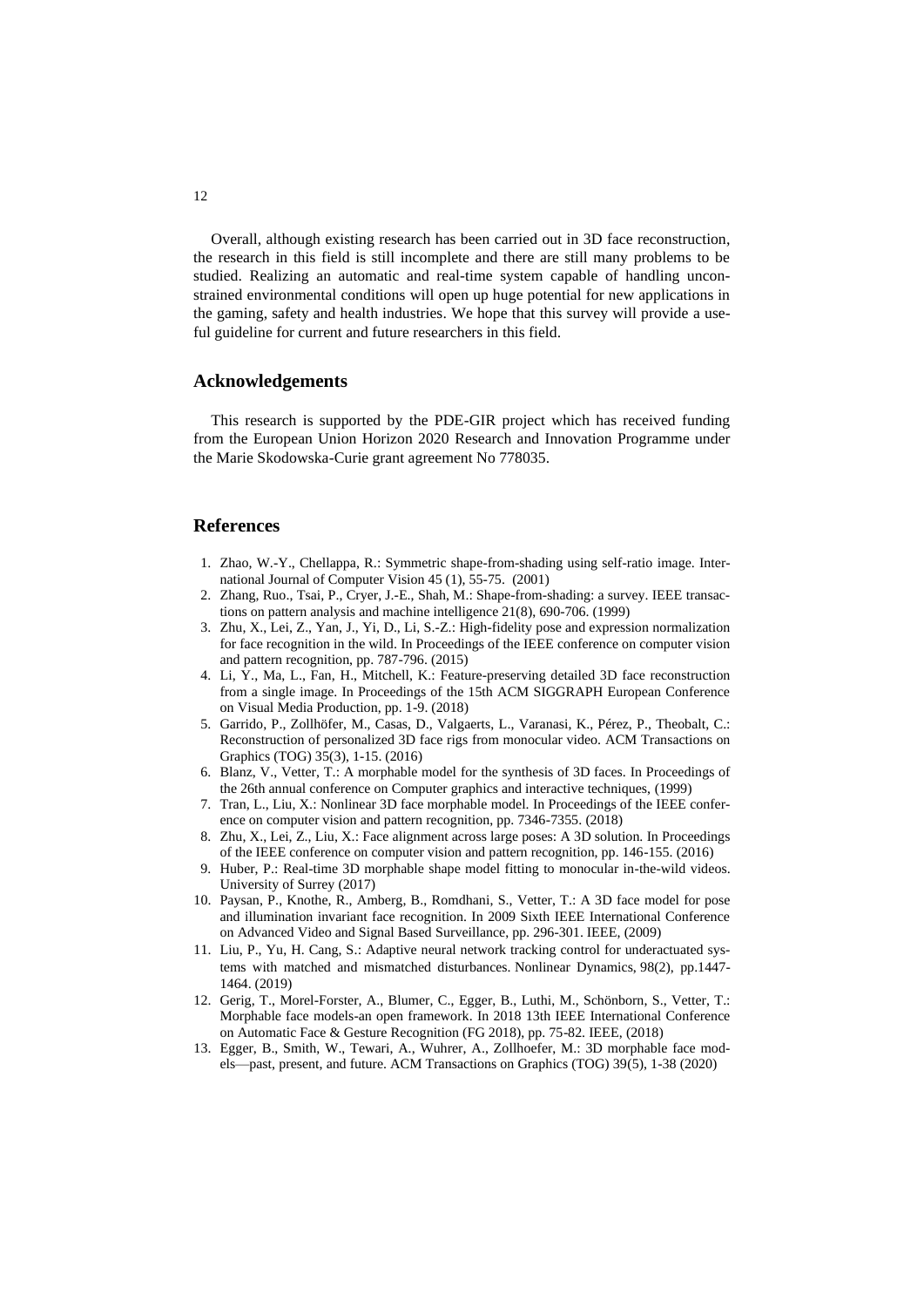- <span id="page-12-1"></span>14. Zollhöfer, M., Thies, J., Garrido, P.: State of the art on monocular 3D face reconstruction, tracking, and applications. In Computer Graphics Forum, 37(2), 523-550 (2018)
- 15.
- <span id="page-12-0"></span>16. Sun, L., Zhao, C., Yan, Z., Liu, P., Duckett, T. and Stolkin, R.: A novel weakly-supervised approach for RGB-D-based nuclear waste object detection. IEEE Sensors Journal, 19(9), pp.3487-3500. (2018) Sengupta, S., Kanazawa, A., Castillo, C.-D., Jacobs, D.-W.: SfSNet: Learning Shape, Reflectance and Illuminance of Faces in the Wild. In Proceedings of the IEEE Conference on Computer Vision and Pattern Recognition, pp. 6296-6305 (2018)
- <span id="page-12-19"></span>17. Chen, A., Chen, Z., Zhang, G., Mitchell, K., Yu, J.: Photo-realistic facial details synthesis from single image. In Proceedings of the IEEE International Conference on Computer Vision, pp. 9429-9439 (2019)
- <span id="page-12-2"></span>18. Kasinski, A., Florek, A., Schmidt, A.: The PUT face database. Image Processing and Communications, 13( 3-4), 59-64 (2008)
- <span id="page-12-3"></span>19. Gross, R., Matthews, I., Cohn, J., Kanade, T., Baker, S.: Multi-pie. Image and Vision Computing, 28(5), 807-813 (2010)
- <span id="page-12-4"></span>20. Milborrow, S., Morkel, J., Nicolls, F.: The MUCT landmarked face database. Pattern Recognition Association of South Africa 201(0) (2010)
- <span id="page-12-5"></span>21. Grgic, M., Delac, K., Grgic, S.: SCface–surveillance cameras face database. Multimedia tools and applications, 51(3), 863-879 (2011)
- <span id="page-12-6"></span>22. Koestinger, M., Wohlhart, P., Roth, P., Bischof, H.: Annotated facial landmarks in the wild: A large-scale, real-world database for facial landmark localization. In 2011 IEEE international conference on computer vision workshops, pp. 2144-2151. IEEE, (2011)
- <span id="page-12-7"></span>23. Lui, Y.-M., Bolme, D., Phillips, P.-J., Beveridge, J.-R.: Preliminary studies on the good, the bad, and the ugly face recognition challenge problem. In 2012 IEEE Computer Society Conference on Computer Vision and Pattern Recognition, pp. 9-16. IEEE, (2012)
- <span id="page-12-8"></span>24. Zhu, X., Ramanan, D.: Face detection, pose estimation, and landmark localization in the wild. In conference on computer vision and pattern recognition, IEEE, (2012)
- <span id="page-12-9"></span>25. Sagonas, C., Antonakos, E., Tzimiropoulos, G., Zafeiriou, S., Pantic, M.: 300 faces in-thewild challenge: Database and results. Image and vision computing 47, 3-18 (2016)
- <span id="page-12-10"></span>26. Ng, H.-W., Winkler, S.: A data-driven approach to cleaning large face datasets. In 2014 IEEE international conference on image processing (ICIP), pp. 343-347. IEEE, (2014)
- <span id="page-12-11"></span>27. Klare, B.-F., Klein, B., Taborsky, E., Blanton, A.: Pushing the frontiers of unconstrained face detection and recognition: IARPA Janus Benchmark A. In Proceedings of the IEEE conference on computer vision and pattern recognition, pp. 1931-1939. ( 2015)
- <span id="page-12-12"></span>28. Parkhi, O.-M., Vedaldi, A., Zisserman, A.: Deep face recognition. (2015)
- <span id="page-12-13"></span>29. Liu, Z., Luo, P., Wang, X., Tang. X.: Deep learning face attributes in the wild. In Proceedings of the IEEE international conference on computer vision, pp. 3730-3738. (2015)
- <span id="page-12-14"></span>30. Bansal, A., Nanduri, A., Castillo, C.-D., Ranjan, R., Chellappa, R.: UMDfaces: An annotated face dataset for training deep networks. In 2017 IEEE International Joint Conference on Biometrics (IJCB), pp. 464-473. IEEE, (2017)
- <span id="page-12-15"></span>31. Shlizerman, I.-K., Seitz, S.-M., Miller, D., Brossard, E.: The megaface benchmark: 1 million faces for recognition at scale. In Proceedings of the IEEE conference on computer vision and pattern recognition, pp. 4873-4882.( 2016)
- <span id="page-12-16"></span>32. Bulat, A., Tzimiropoulos, G.: How far are we from solving the 2D & 3D face alignment problem. In Proceedings of the IEEE International Conference on Computer Vision, pp. 1021-1030. (2017)
- <span id="page-12-17"></span>33. Huang, G.-B., Mattar, M., Berg, T., Learned-Miller, E.: Labeled faces in the wild: A database for studying face recognition in unconstrained environments. (2008)
- <span id="page-12-18"></span>34. Karras, T., Laine, S., Aila, T.: A style-based generator architecture for generative adversarial networks. In Proceedings of the IEEE conference on computer vision and pattern recognition, pp. 4401-4410. (2019)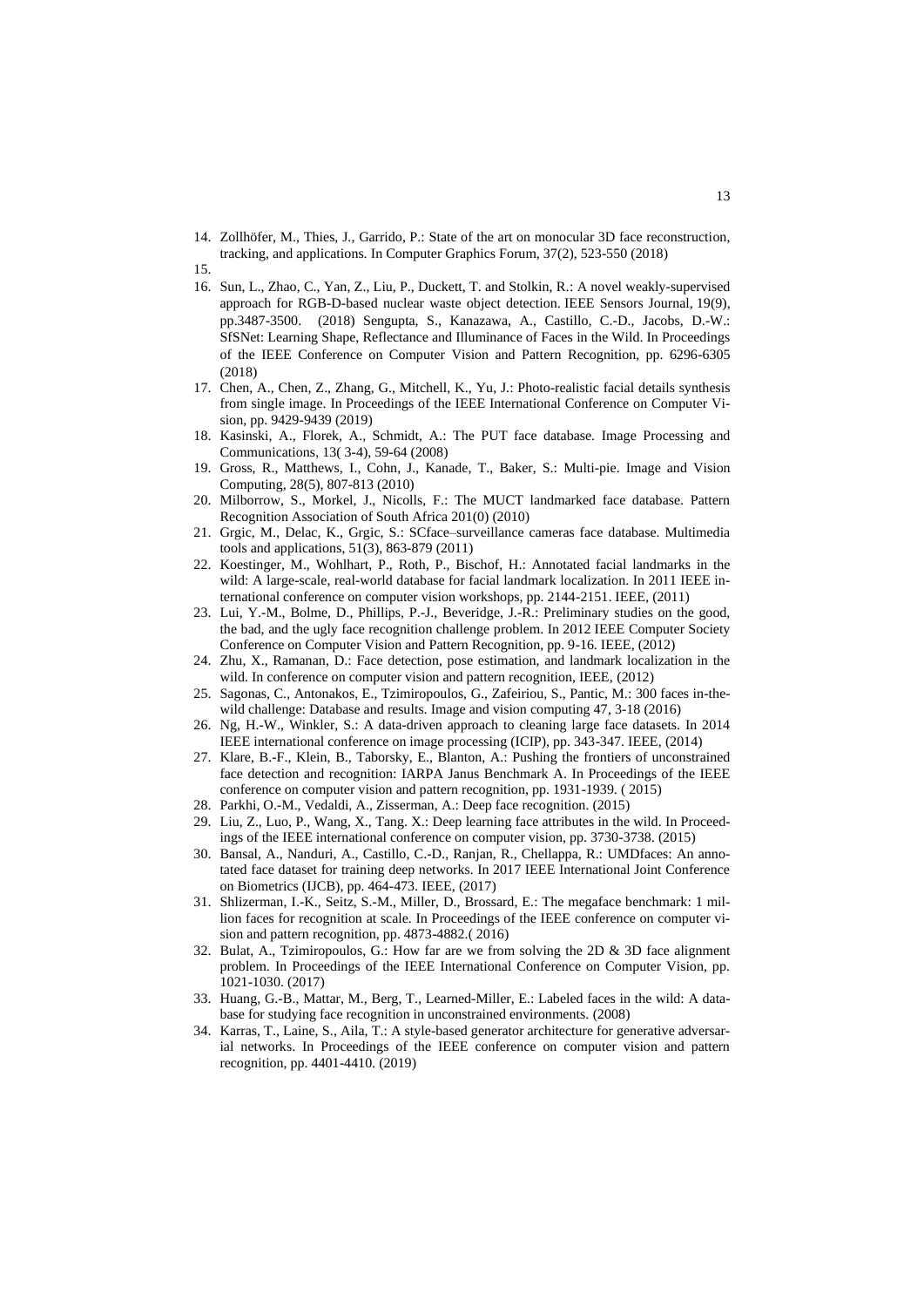- <span id="page-13-0"></span>35. Panetta, K., Samani, A., Yuan, X., Wan, Q., Agaian, S., Rajeev, S., Kamath, S.: A Comprehensive Database for Benchmarking Imaging Systems. IEEE Transactions on Pattern Analysis and Machine Intelligence 42(3). (2020)
- <span id="page-13-1"></span>36. Faltemier, T.-C., Bowyer, K.-W., Flynn, P.: Using a multi-instance enrollment representation to improve 3D face recognition. In 2007 First IEEE International Conference on Biometrics: Theory, Applications, and Systems, pp. 1-6. IEEE, (2007)
- <span id="page-13-2"></span>37. Yin, L., Wei, X., Sun, Y., Wang, J., Rosato, M.-J.: A 3D facial expression database for facial behavior research. In 7th international conference on automatic face and gesture recognition pp. 211-216. IEEE, (2006)
- <span id="page-13-3"></span>38. Yin, L., X. Chen, Y. Sun, T. Worm, M.: 3D Dynamic Facial Expression Database, IEEE Inter." In Conf. on Automatic Face and Gesture Recognition, Amsterdam (2008)
- <span id="page-13-4"></span>39. Heseltine, T., Pears, N.: Three-dimensional face recognition using combinations of surface feature map subspace components. Image and Vision Computing 26(3), 382-396 (2008)
- <span id="page-13-5"></span>40. Savran, A., Alyüz, N., Dibeklioğlu, H., Çeliktutan, O., Gökberk, B., Sankur, B., Akarun, L.: Bosphorus database for 3D face analysis. In European workshop on biometrics and identity management, pp. 47-56. Springer, Heidelberg, (2008)
- <span id="page-13-6"></span>41. Yin, B., Sun Y., Wang C., Ge Y.: BJUT-3D large scale 3D face database and information processing. Journal of Computer Research and Development 46(6), 1009 (2009)
- <span id="page-13-7"></span>42. Cosker, D., Krumhuber, E., Hilton, A.: A FACS valid 3D dynamic action unit database with applications to 3D dynamic morphable facial modeling. In 2011 international conference on computer vision, pp. 2296-2303. IEEE, (2011)
- <span id="page-13-8"></span>43. Bagdanov, A.-D., Bimbo, A.-D.: The florence 2D/3D hybrid face dataset. In Proceedings of ACM workshop on Human gesture and behavior understanding, pp. 79-80. (2011)
- <span id="page-13-9"></span>44. Cao, C., Weng, Y., Zhou, S., Tong, Y., Zhou., K.: Facewarehouse: A 3D facial expression database for visual computing. IEEE Transactions on Visualization and Computer Graphics 20(3), 413-425 (2013)
- <span id="page-13-10"></span>45. Zhang, X., Yin, L., Cohn, J.-F.: BP4D-spontaneous: a high-resolution spontaneous 3d dynamic facial expression database. Image and Vision Computing 32(10), 1-6 (2014)
- <span id="page-13-11"></span>46. Zhang, Z., Girard, J.-M., Wu, Y., Zhang, X., Liu, P., Ciftci, U., Canavan, S.: Multimodal spontaneous emotion corpus for human behavior analysis. In Proceedings of the IEEE Conference on Computer Vision and Pattern Recognition, pp. 3438-3446. (2016)
- <span id="page-13-12"></span>47. Le, H.-A., Kakadiaris, I.-A.: UHDB31: A dataset for better understanding face recognition across pose and illumination variation. In Proceedings of the IEEE International Conference on Computer Vision Workshops, pp. 2555-2563. (2017)
- <span id="page-13-13"></span>48. Cheng, S., Kotsia, I., Pantic, M., Zafeiriou, S.: 4DFAB: A large scale 4D database for facial expression analysis and biometric applications. In Proceedings of the IEEE conference on computer vision and pattern recognition, pp. 5117-5126. (2018)
- <span id="page-13-14"></span>49. Ertugrul, I.-O., Cohn, J.-F., Jeni, L.-A., Zhang, A., Yin, L. Ji, Q.: Cross-domain au detection: Domains, learning approaches, and measures. In 2019 14th IEEE International Conference on Automatic Face & Gesture Recognition pp. 1-8. IEEE, (2019)
- <span id="page-13-15"></span>50. Yang, H., Zhu, H., Wang, Y., Huang, M., Shen, Q.: FaceScape: a Large-scale High Quality 3D Face Dataset and Detailed Riggable 3D Face Prediction. In Proceedings of the IEEE/CVF Conference on Computer Vision and Pattern Recognition, pp. 601-610. (2020)
- <span id="page-13-16"></span>51. Booth, J., Roussos, A., Ponniah, A., Dunaway, D., Zafeiriou, S.: Large scale 3D morphable models. International Journal of Computer Vision 126 (2-4), 233-254 (2018)
- <span id="page-13-17"></span>52. Dai, H., Pears, N., Smith, W.-A., Duncan, C.: A 3D morphable model of craniofacial shape and texture variation. In Proceedings of the IEEE International Conference on Computer Vision, pp. 3085-3093. (2017)
- <span id="page-13-18"></span>53. Chang, F., Tran, A.-T., Hassner, T., Masi, I., Nevatia, R., Medioni, G.: ExpNet: Landmark-free, deep, 3D facial expressions. In 2018 13th IEEE International Conference on Automatic Face & Gesture Recognition , pp. 122-129. IEEE, (2018)